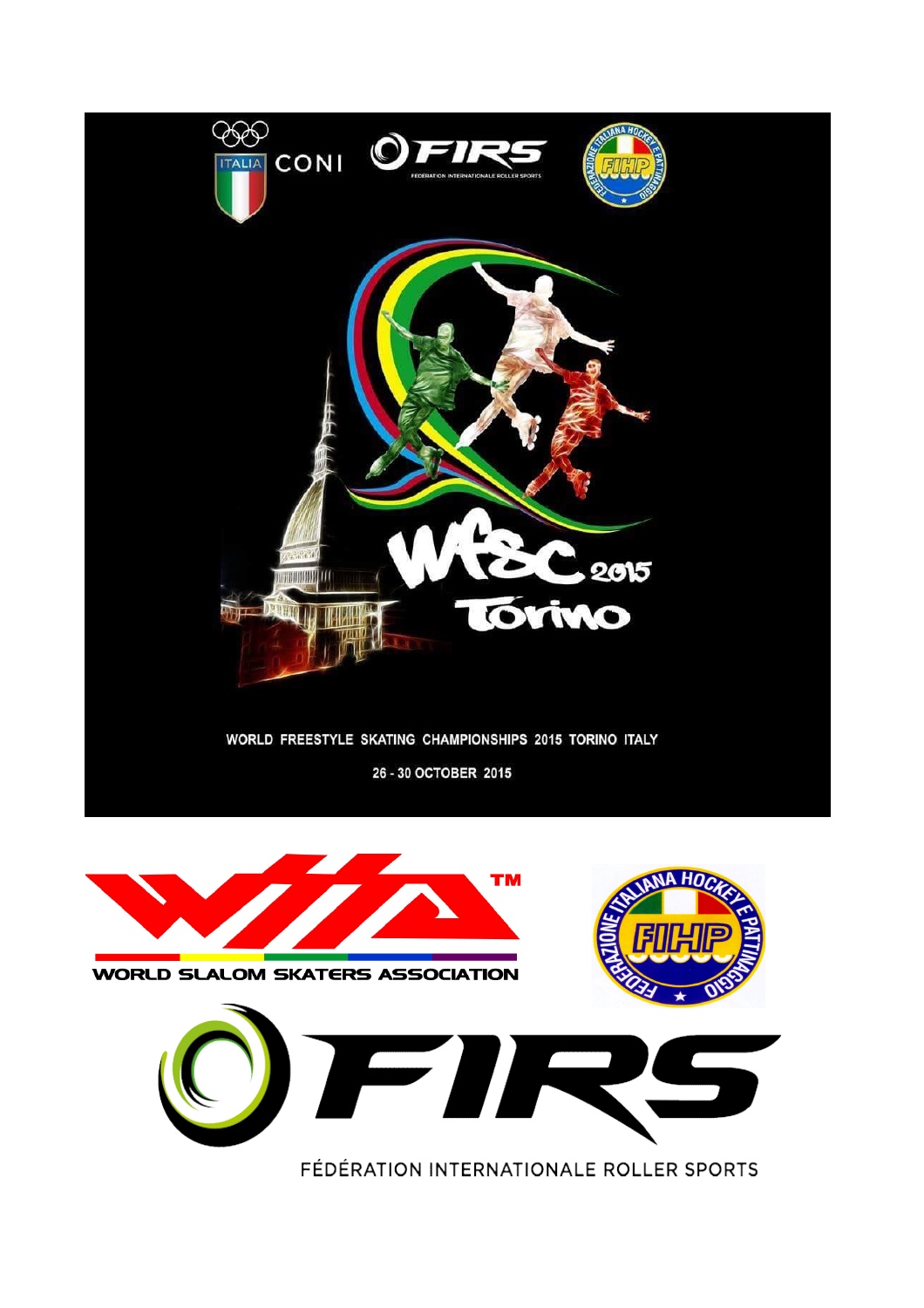## **World Freestyle Skating Championships 2015 Torino, Italy, 26-30 October 2015**

| <b>Final Ranking Battle Senior Men</b> |                           |                                        |                |  |
|----------------------------------------|---------------------------|----------------------------------------|----------------|--|
| <b>Rank</b>                            | ID                        | <b>Name</b>                            | <b>Country</b> |  |
| 1                                      |                           | 11511102194 Timchenko Sergey           | <b>RUS</b>     |  |
| $\overline{2}$                         |                           | 11511102195 Timchenko Alexandr         | <b>RUS</b>     |  |
| 3                                      |                           | 11811000633 Sawangsri Kanchanok        | <b>THA</b>     |  |
| 4                                      |                           | 10911000283 Guslandi Lorenzo           | <b>ITA</b>     |  |
| 5                                      | 10411000792 Ye Hao Qin    |                                        | <b>CHN</b>     |  |
| 6                                      |                           | 10671000417 Lebois Romain              | <b>FRA</b>     |  |
| 7                                      |                           | 10671000150 Claris Alexandre           | <b>FRA</b>     |  |
| 8                                      |                           | 10911101195 Rotunno Andrea             | <b>ITA</b>     |  |
| 9                                      |                           | 11701000105 Castro Zamora Antonio      | <b>ESP</b>     |  |
| 9                                      |                           | 11461000679 Sulinowski Michał          | POL            |  |
| 9                                      |                           | 11811101140 Wanitchayapaisit Thanachot | <b>THA</b>     |  |
| 9                                      |                           | 10671101139 Thierry Teddy              | <b>FRA</b>     |  |
| 13                                     |                           | 11701000512 Nelson Caro Carlos         | <b>ESP</b>     |  |
| 13                                     | 10821000455 Ma Pak Hong   |                                        | <b>HKG</b>     |  |
| 13                                     |                           | 10911303686 Demuru Lorenzo             | <b>ITA</b>     |  |
| 13                                     |                           | 10911000583 Quiriconi Nicolas          | <b>ITA</b>     |  |
| 17                                     |                           | 11191101951 Bátiz López Ricardo        | <b>MEX</b>     |  |
| 17                                     |                           | 10981000421 Lee Choong Goon            | <b>KOR</b>     |  |
| 17                                     |                           | 10181000653 Shulhan Alexander          | <b>BLR</b>     |  |
| 17                                     |                           | 11461000330 Jaworski Dawid             | POL            |  |
| 17                                     |                           | 11701303740 Garcia Vilar Christian     | <b>ESP</b>     |  |
| 17                                     |                           | 10271101577 Fialkovics Victor          | <b>BRA</b>     |  |
| 17                                     | 10981000804 Yu Jin Seong  |                                        | <b>KOR</b>     |  |
| 17                                     | 10411000543 Pan Yu Shuo   |                                        | <b>CHN</b>     |  |
| 25                                     |                           | 11461405393 Wieczorek Tomasz           | POL            |  |
| 25                                     | 10831102182 Duma Sándor   |                                        | <b>HUN</b>     |  |
| 25                                     |                           | 10521102177 Navrátil Přemysl           | <b>CZE</b>     |  |
| 25                                     |                           | 11811000634 Sawangsri Kantachart       | THA            |  |
| 25                                     |                           | 10981000426 Lee Jung Hyun              | <b>KOR</b>     |  |
| 25                                     |                           | 10081101961 Cobo Gonzalo               | <b>ARG</b>     |  |
| 25                                     |                           | 11461304109 Kowalik Krzysztof          | URU            |  |
| 25                                     | 11651102185 Breznik Pavel |                                        | <b>SVK</b>     |  |
| 33                                     | 11921101615 Walker Joe    |                                        | <b>USA</b>     |  |
| 33                                     | XXX.                      | Makeen Albaraa Ahmed                   | <b>KSA</b>     |  |
| 33                                     | 11911101312 Rahim Issy    |                                        | <b>GBR</b>     |  |
| 33                                     | 10301404700 Belev Emil    |                                        | <b>BUL</b>     |  |
| 33                                     |                           | 11811000614 Rompo Chawis               | THA            |  |
| 33<br>10521101918 Pour Tomáš           |                           | <b>CZE</b>                             |                |  |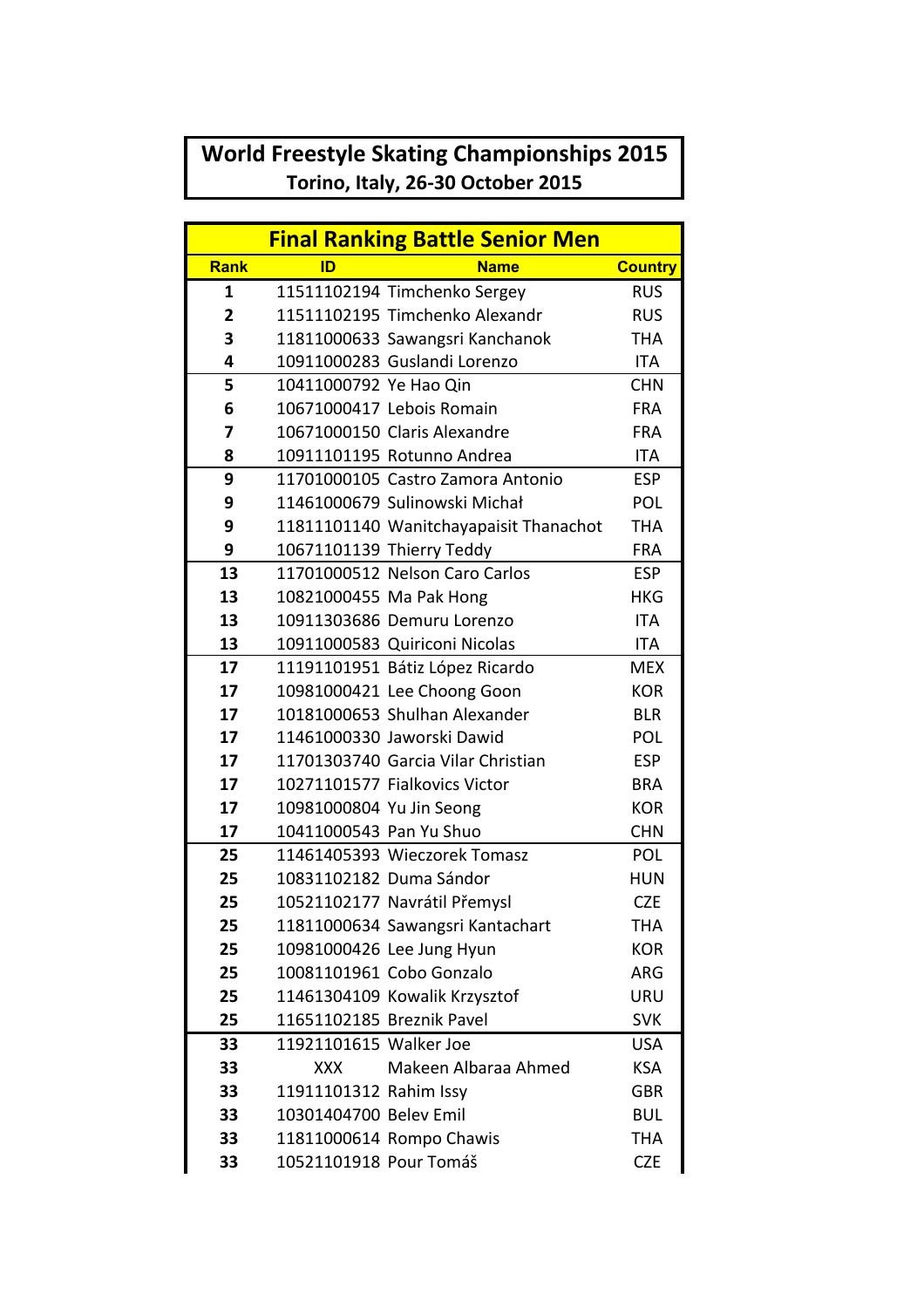| 33 | 10271405477 Brito Tinoco Paulo Roberto | <b>BRA</b> |
|----|----------------------------------------|------------|
| 33 | 10271000495 Morgado Rodrigo            | <b>BRA</b> |
| 41 | 10711000445 Lippert Jochen             | <b>GER</b> |
| 41 | 10521102186 Brandejs Tomáš             | <b>CZE</b> |
| 41 | 10521303490 Konupcik Viktor            | <b>CZF</b> |
| 41 | 10711102228 Eilers Thorsten            | <b>GER</b> |
| 41 | 10711000378 Koslowsky René             | <b>GER</b> |
| 41 | 11971506718 Ngo Khue                   | <b>VIE</b> |
| 41 | 11461202841 Gruszka Patryk             | POL        |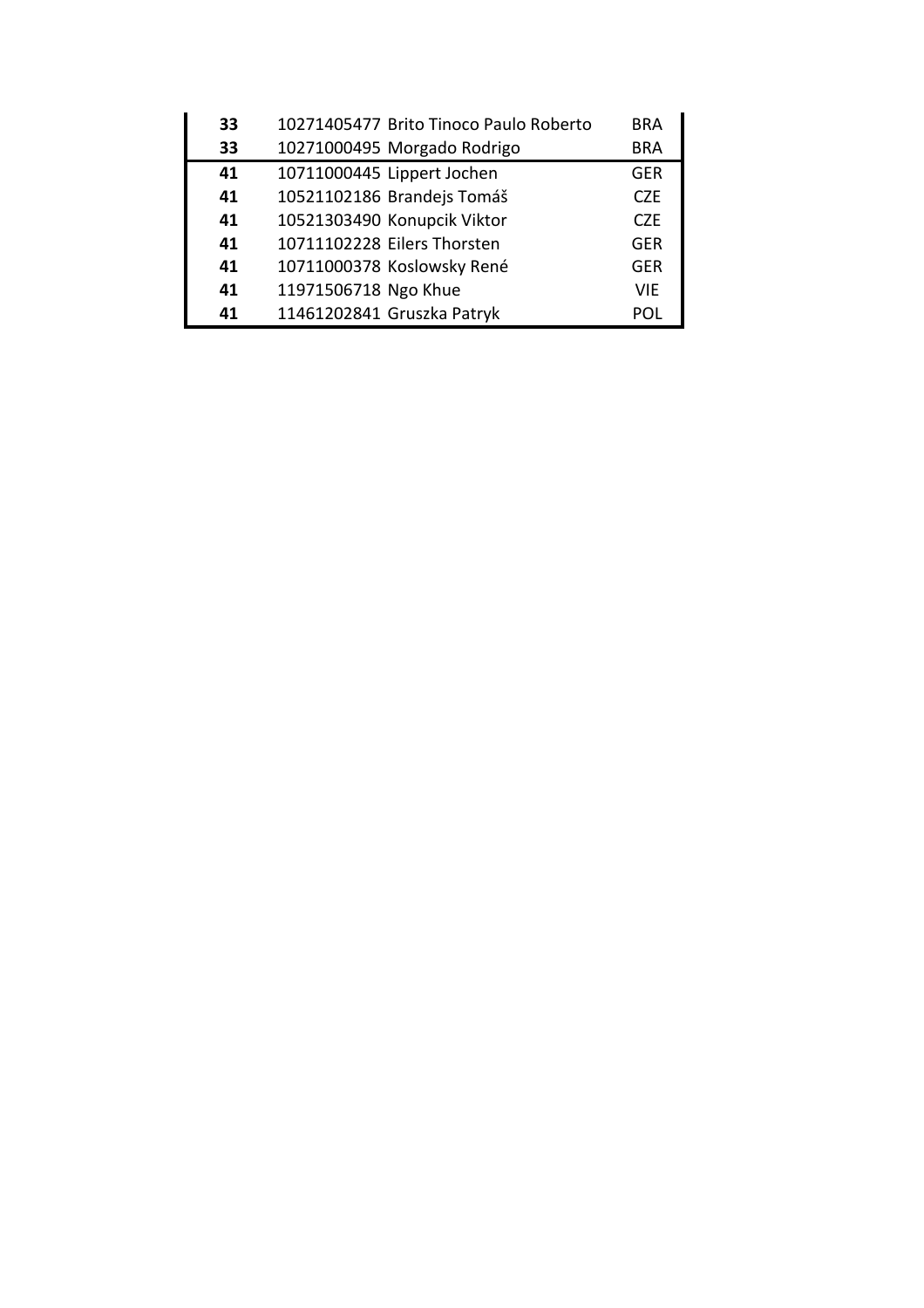|                | <b>1st Round</b>                       |            |                         |
|----------------|----------------------------------------|------------|-------------------------|
| G <sub>1</sub> |                                        |            |                         |
| $\mathbf{1}$   | 11511102194 Timchenko Sergey           | <b>RUS</b> | $\mathbf{1}$            |
| 16             | 10821000455 Ma Pak Hong                | <b>HKG</b> | $\overline{2}$          |
| 17             | 11191101951 Bátiz López Ricardo        | <b>MEX</b> | $\overline{\mathbf{3}}$ |
| 32             | 11461405393 Wieczorek Tomasz           | POL        | 4                       |
| G <sub>2</sub> |                                        |            |                         |
| 8              | 11811000633 Sawangsri Kanchanok        | <b>THA</b> | $\mathbf{1}$            |
| 9              | 10981000421 Lee Choong Goon            | <b>KOR</b> | 3                       |
| 24             | 10911101195 Rotunno Andrea             | <b>ITA</b> | $\overline{2}$          |
| 25             | 10831102182 Duma Sándor                | <b>HUN</b> | 4                       |
| G <sub>3</sub> |                                        |            |                         |
| 5              | 11461000679 Sulinowski Michał          | POL        | $\mathbf{1}$            |
| 12             | 11701000105 Castro Zamora Antonio      | <b>ESP</b> | $\overline{\mathbf{2}}$ |
| 21             | 10181000653 Shulhan Alexander          | <b>BLR</b> | $\overline{\mathbf{3}}$ |
| 28             | 10521102177 Navrátil Přemysl           | <b>CZE</b> | 4                       |
| G4             |                                        |            |                         |
| 4              | 11511102195 Timchenko Alexandr         | <b>RUS</b> | $\mathbf{1}$            |
| 13             | 11461000330 Jaworski Dawid             | <b>POL</b> | 3                       |
| 20             | 11701000512 Nelson Caro Carlos         | <b>ESP</b> | $\overline{2}$          |
| 29             | 11811000634 Sawangsri Kantachart       | THA        | 4                       |
| G <sub>5</sub> |                                        |            |                         |
| 3              | 10671000150 Claris Alexandre           | <b>FRA</b> | $\mathbf{1}$            |
| 14             | 10911000583 Quiriconi Nicolas          | <b>ITA</b> | $\overline{2}$          |
| 19             | 10981000426 Lee Jung Hyun              | <b>KOR</b> | 4                       |
| 30             | 11701303740 Garcia Vilar Christian     | <b>ESP</b> | $\overline{\mathbf{3}}$ |
| G <sub>6</sub> |                                        |            |                         |
| 6              | 10911000283 Guslandi Lorenzo           | <b>ITA</b> | $\mathbf{1}$            |
| 11             | 10671101139 Thierry Teddy              | <b>FRA</b> | $\overline{2}$          |
| 22             | 10081101961 Cobo Gonzalo               | <b>ARG</b> | 4                       |
| 27             | 10271101577 Fialkovics Victor          | <b>BRA</b> | 3                       |
| G7             |                                        |            |                         |
| $\overline{7}$ | 10671000417 Lebois Romain              | <b>FRA</b> | $\mathbf{1}$            |
| 10             | 10981000804 Yu Jin Seong               | <b>KOR</b> | $\overline{\mathbf{3}}$ |
| 23             | 11461304109 Kowalik Krzysztof          | URU        | 4                       |
| 26             | 11811101140 Wanitchayapaisit Thanachot | THA        | $\overline{2}$          |
| G8             |                                        |            |                         |
| $\overline{2}$ | 10411000792 Ye Hao Qin                 | <b>CHN</b> | $\mathbf{1}$            |
| 15             | 10911303686 Demuru Lorenzo             | ITA        | $\overline{\mathbf{2}}$ |
| 18             | 10411000543 Pan Yu Shuo                | <b>CHN</b> | $\overline{\mathbf{3}}$ |
| 31             | 11651102185 Breznik Pavel              | <b>SVK</b> | 4                       |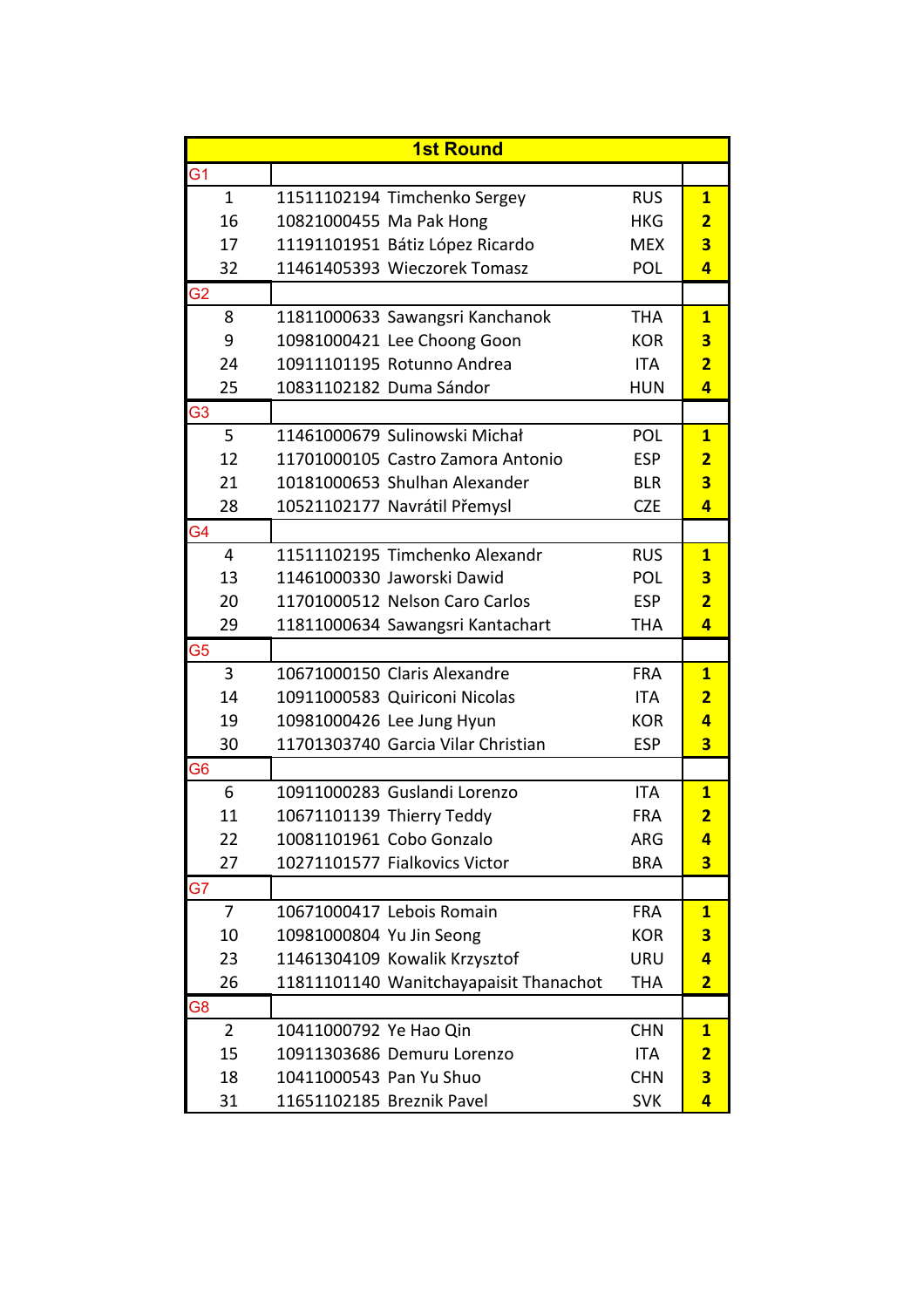| <b>Quarter Finals</b> |                                        |            |                         |
|-----------------------|----------------------------------------|------------|-------------------------|
| QF <sub>1</sub>       |                                        |            |                         |
| G1#1                  | 11511102194 Timchenko Sergey           | <b>RUS</b> | $\mathbf{1}$            |
| G2#1                  | 11811000633 Sawangsri Kanchanok        | <b>THA</b> | $\overline{2}$          |
| G3#2                  | 11701000105 Castro Zamora Antonio      | <b>ESP</b> | 3                       |
| G4 #2                 | 11701000512 Nelson Caro Carlos         | <b>ESP</b> | 4                       |
| QF <sub>2</sub>       |                                        |            |                         |
| G1#2                  | 10821000455 Ma Pak Hong                | <b>HKG</b> | 4                       |
| G2#2                  | 10911101195 Rotunno Andrea             | <b>ITA</b> | $\overline{2}$          |
| G3 #1                 | 11461000679 Sulinowski Michał          | POL        | 3                       |
| G4#1                  | 11511102195 Timchenko Alexandr         | <b>RUS</b> | 1                       |
| QF <sub>3</sub>       |                                        |            |                         |
| G5#1                  | 10671000150 Claris Alexandre           | <b>FRA</b> | $\overline{2}$          |
| G6 #1                 | 10911000283 Guslandi Lorenzo           | <b>ITA</b> | $\mathbf{1}$            |
| G7#2                  | 11811101140 Wanitchayapaisit Thanachot | THA        | 3                       |
| G8 #2                 | 10911303686 Demuru Lorenzo             | <b>ITA</b> | $\overline{\mathbf{a}}$ |
| QF4                   |                                        |            |                         |
| G5#2                  | 10911000583 Quiriconi Nicolas          | <b>ITA</b> | 4                       |
| G6 #2                 | 10671101139 Thierry Teddy              | <b>FRA</b> | 3                       |
| G7#1                  | 10671000417 Lebois Romain              | <b>FRA</b> | 1                       |
| G8 #1                 | 10411000792 Ye Hao Qin                 | <b>CHN</b> | 2                       |

| <b>Semi Finals</b> |                                 |            |                         |
|--------------------|---------------------------------|------------|-------------------------|
| SF <sub>1</sub>    |                                 |            |                         |
| QF1#1              | 11511102194 Timchenko Sergey    | <b>RUS</b> | $\mathbf{1}$            |
| QF2 #1             | 11511102195 Timchenko Alexandr  | <b>RUS</b> | $\overline{\mathbf{z}}$ |
| QF3 #2             | 10671000150 Claris Alexandre    | <b>FRA</b> |                         |
| QF4 #2             | 10411000792 Ye Hao Qin          | <b>CHN</b> | 3                       |
| SF <sub>2</sub>    |                                 |            |                         |
| QF1#2              | 11811000633 Sawangsri Kanchanok | THA        | $\overline{\mathbf{2}}$ |
| QF2 #2             | 10911101195 Rotunno Andrea      | <b>ITA</b> |                         |
| QF3 #1             | 10911000283 Guslandi Lorenzo    | <b>ITA</b> | 1                       |
| QF4 #1             | 10671000417 Lebois Romain       | FRA        |                         |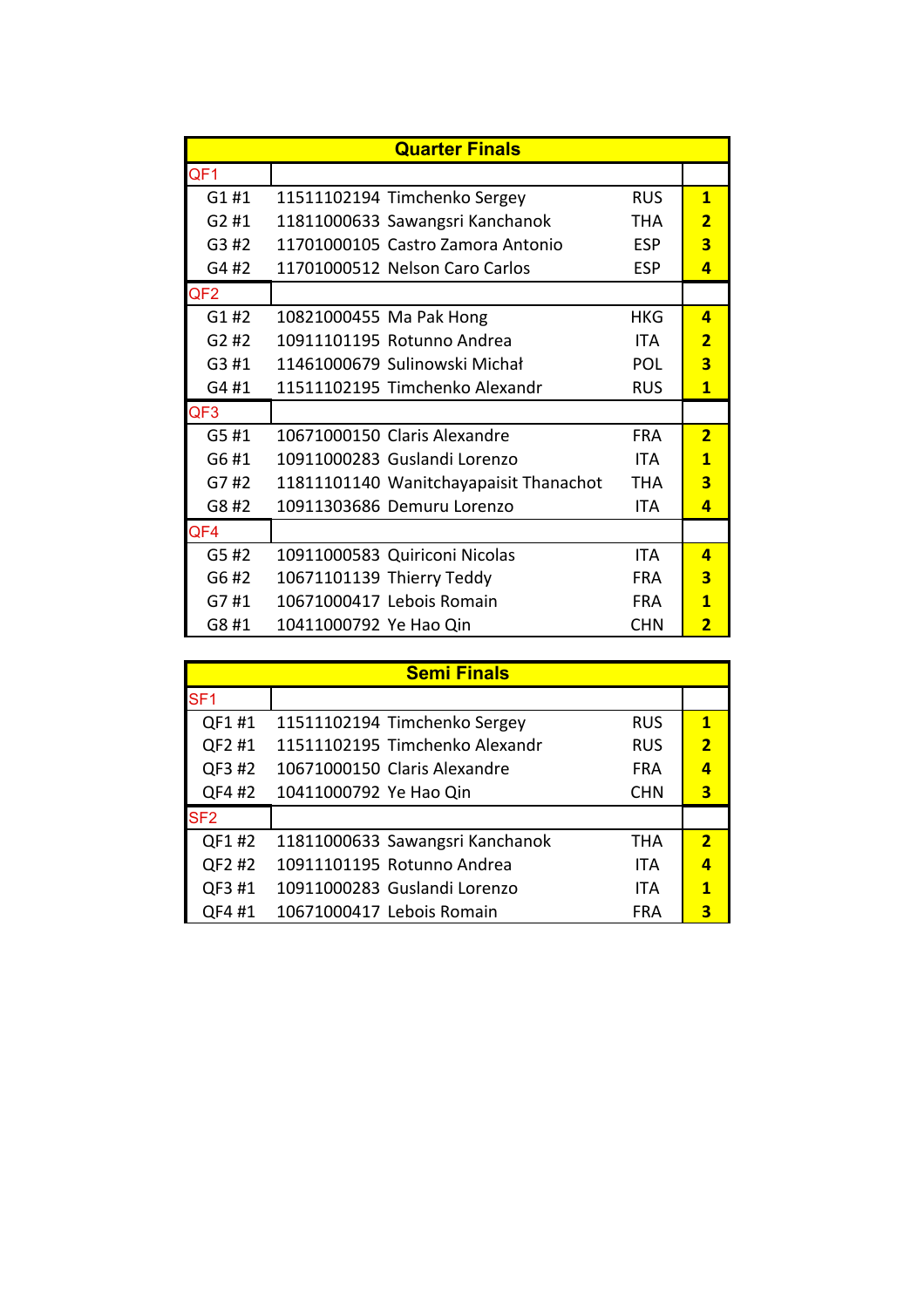| <b>Finals</b>            |                                 |            |                         |
|--------------------------|---------------------------------|------------|-------------------------|
| Final                    |                                 |            |                         |
| SF2#2                    | 11811000633 Sawangsri Kanchanok | THA        | 3                       |
| SF2#1                    | 10911000283 Guslandi Lorenzo    | <b>ITA</b> | 4                       |
| SF1#2                    | 11511102195 Timchenko Alexandr  | <b>RUS</b> | $\overline{\mathbf{z}}$ |
| SF1#1                    | 11511102194 Timchenko Sergey    | <b>RUS</b> |                         |
| <b>Consolation Final</b> |                                 |            |                         |
| SF1#3                    | 10411000792 Ye Hao Qin          | <b>CHN</b> | 1                       |
| SF2#3                    | 10671000417 Lebois Romain       | <b>FRA</b> | $\overline{\mathbf{2}}$ |
| SF1#4                    | 10671000150 Claris Alexandre    | <b>FRA</b> | 3                       |
| SF2#4                    | 10911101195 Rotunno Andrea      | ITA        |                         |

| <b>Qualifications</b> |                        |                                    |            |                         |
|-----------------------|------------------------|------------------------------------|------------|-------------------------|
| G1                    |                        |                                    |            |                         |
| $\mathbf{1}$          |                        | 10831102182 Duma Sándor            | <b>HUN</b> | $\overline{\mathbf{1}}$ |
| 16                    | 11921101615 Walker Joe |                                    | <b>USA</b> | $\overline{2}$          |
| 17                    |                        | 10711000445 Lippert Jochen         | <b>GER</b> | $\overline{\mathbf{3}}$ |
| 32                    | <b>XXX</b>             | <b>XXX</b>                         | <b>XXX</b> | <b>XXX</b>              |
| G2                    |                        |                                    |            |                         |
| 8                     |                        | 11461405393 Wieczorek Tomasz       | POL        | $\overline{\mathbf{1}}$ |
| 9                     |                        | 10521102186 Brandejs Tomáš         | <b>CZE</b> | $\overline{\mathbf{3}}$ |
| 24                    | <b>XXX</b>             | Makeen Albaraa Ahmed               | <b>KSA</b> | $\overline{2}$          |
| 25                    | <b>XXX</b>             | <b>XXX</b>                         | <b>XXX</b> | <b>XXX</b>              |
| G3                    |                        |                                    |            |                         |
| 5                     | 11911101312 Rahim Issy |                                    | <b>GBR</b> | $\overline{2}$          |
| 12                    |                        | 10521303490 Konupcik Viktor        | <b>CZE</b> | $\overline{\mathbf{3}}$ |
| 21                    |                        | 11811000634 Sawangsri Kantachart   | <b>THA</b> | $\overline{1}$          |
| 28                    | <b>XXX</b>             | <b>XXX</b>                         | <b>XXX</b> | <b>XXX</b>              |
| G4                    |                        |                                    |            |                         |
| $\overline{4}$        |                        | 10521102177 Navrátil Přemysl       | <b>CZE</b> | $\overline{\mathbf{1}}$ |
| 13                    | 10301404700 Belev Emil |                                    | <b>BUL</b> | $\overline{2}$          |
| 20                    |                        | 10711102228 Eilers Thorsten        | <b>GER</b> | $\overline{\mathbf{3}}$ |
| 29                    | <b>XXX</b>             | <b>XXX</b>                         | <b>XXX</b> | <b>XXX</b>              |
| G5                    |                        |                                    |            |                         |
| 3                     |                        | 10271101577 Fialkovics Victor      | <b>BRA</b> | $\mathbf{1}$            |
| 14                    |                        | 11811000614 Rompo Chawis           | <b>THA</b> | $\overline{2}$          |
| 19                    |                        | 10711000378 Koslowsky René         | <b>GER</b> | $\overline{\mathbf{3}}$ |
| 30                    | <b>XXX</b>             | <b>XXX</b>                         | <b>XXX</b> | <b>XXX</b>              |
| G6                    |                        |                                    |            |                         |
| 6                     |                        | 11701303740 Garcia Vilar Christian | <b>ESP</b> | $\mathbf{1}$            |
| 11                    | 10521101918 Pour Tomáš |                                    | <b>CZE</b> | $\overline{2}$          |
| 22                    | 11971506718 Ngo Khue   |                                    | <b>VIE</b> | $\overline{\mathbf{3}}$ |
| 27                    | <b>XXX</b>             | <b>XXX</b>                         | <b>XXX</b> | <b>XXX</b>              |